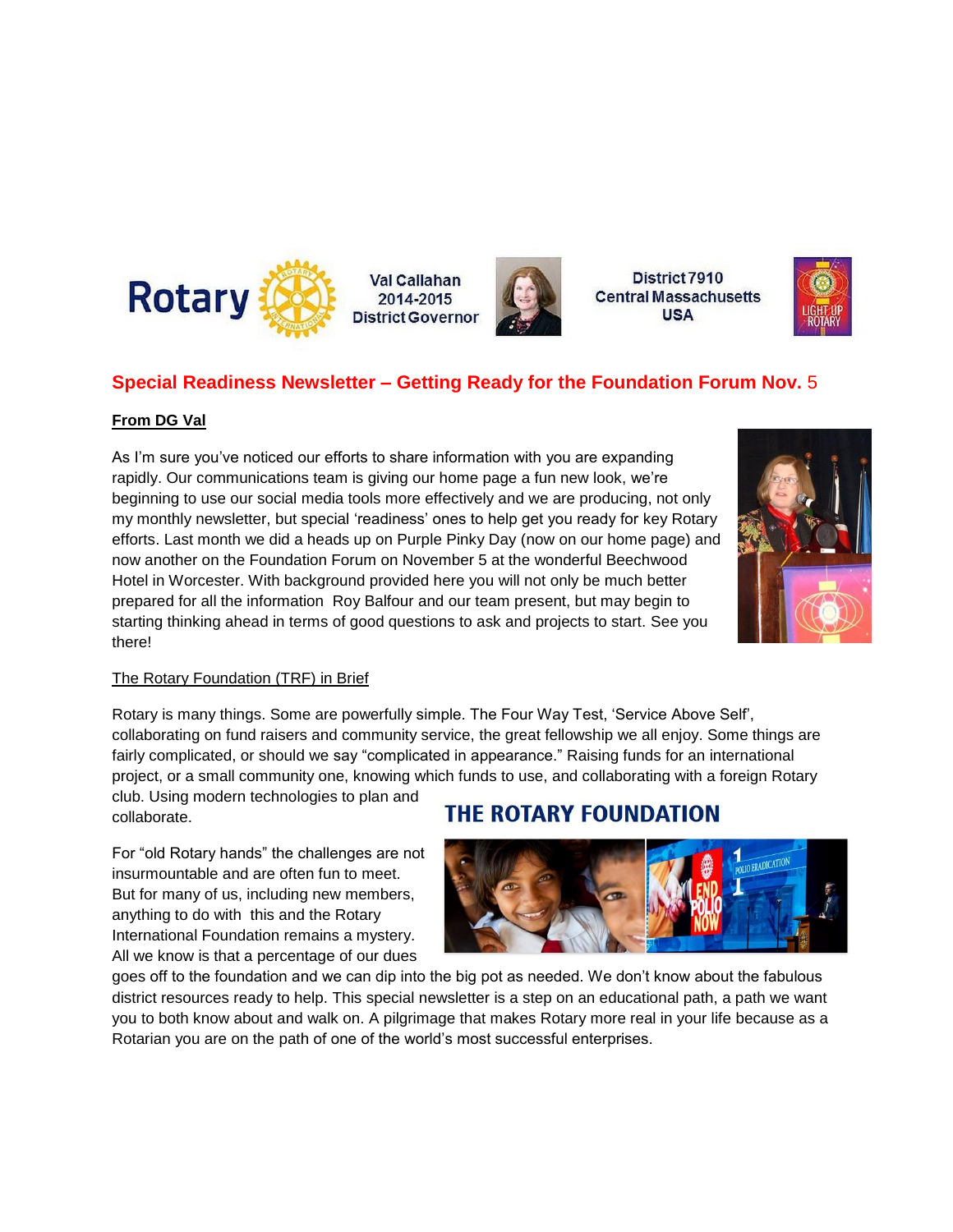The Rotary International Foundation, founded in 1917, is the largest foundation in the world. In 2012-2013 it provided \$73.6m to Rotary's Polio Plus Program, \$4.9 to its Peace Fellowship program, \$39.4m in matching grants, \$6.3 in District Simplified Grants, \$9.2m for its Ambassador Fellowship Program and and \$3.2 to its Group Study Exchange Program. Total contributions to the Foundation were \$239.6m, with program spending totally \$176.5m. Its programs are now undergoing changes in process and requirements, but to date small grants to individual community efforts may still be supported. Check out the [main Foundation home page](https://www.rotary.org/myrotary/en/rotary-foundation) to see just some of the programs to which Rotarians contribute:

- Annual Fund and SHARE
- Endowment Fund
- PolioPlus Fund
- Promoting peace
- Fighting disease
- Providing clean water
- Saving mothers and children
- Supporting education
- Growing local economies



[Giving options](https://www.rotary.org/myrotary/en/take-action/give) include recurring giving, check, draft or wire payments, securities, planned giving, employee matches and more.

### Our District's World Class Foundation Enabler---Working for **You**

Don't be scared off by complexity. The process of getting a grant is made much easier thanks to the expertise of Ralph Hammond, our District Grant Subcommittee Chair. Ralph works tirelessly to help you through all stages of obtaining funding for your project.

Here are some hot points about and from Ralph:

Every Saturday Ralph sends out his Sunday Morning hints and Tips keeping clubs up to date on both Grant Status as well as Foundation Contribution Status. "It is the interaction with those Rotarians involved with and utilizing the resources of the The Rotary Foundation that counts most," he reminds us.

Content includes the Top Ten Clubs in a combined contribution to TRF both as Annual Fund as well as Contributing to the Project of Other Clubs on Global Grants.

We want clubs to combine in their effort to become involved with International Projects through the new Global Grants program.

Want to know more about what clubs do? Check out their web and social media pages. Here are some of the most active in terms of funded projects: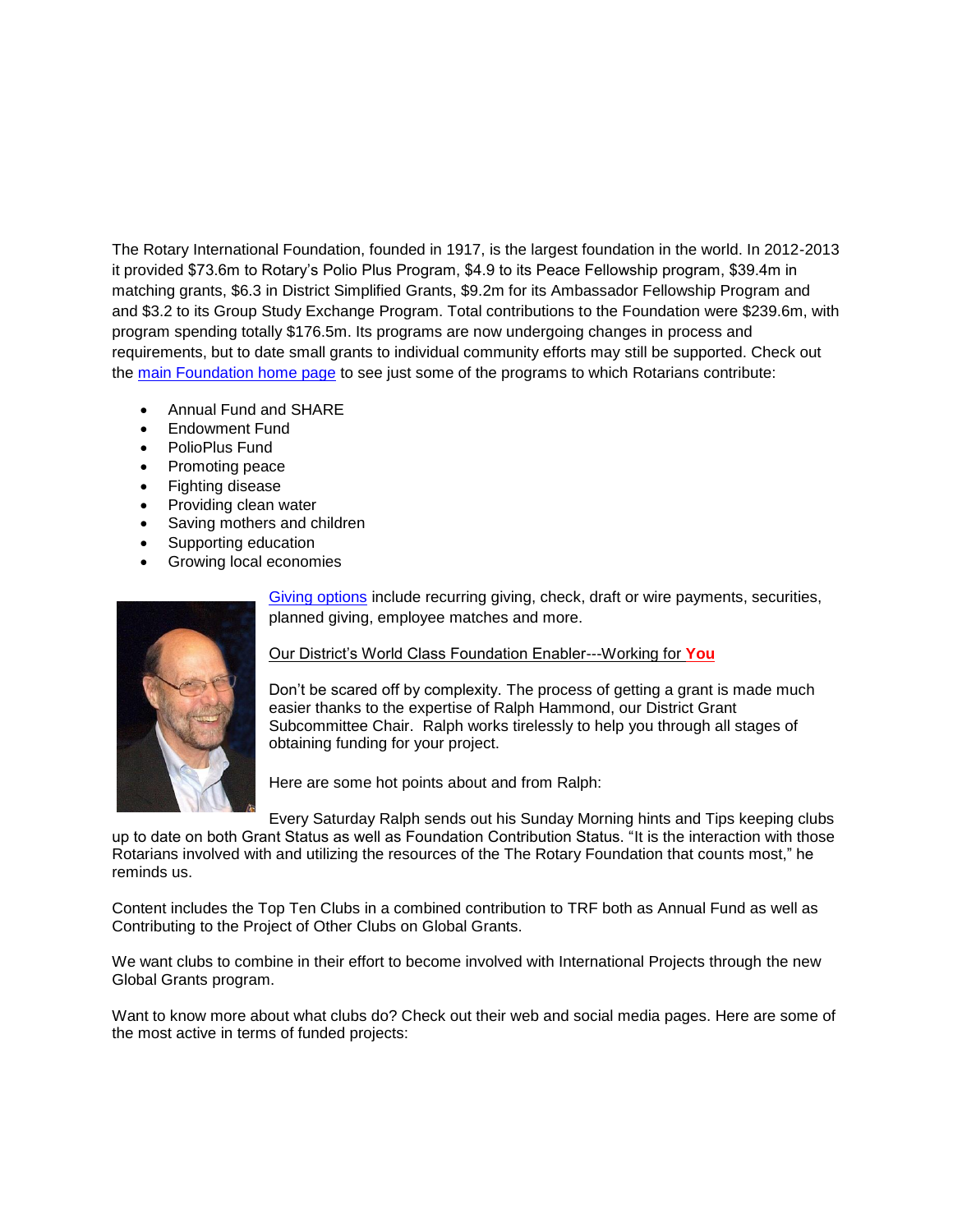Acton (9), Bedford (36), Billerica (11), Brookline (15), Concord (20), Dracut (10), Fitchburg (9), Framingham (16), Leominster (9), Littleton (8), Lowell (7), Montachusett (9), Neponset Valley (10), Northboro (17), Southboro (10), Sturibridge (12), Wachusett (4), Wellesley (14), Westboro (37), Westwood (16), and Worcester (11) are all beginning to get it. Encouraging clubs to partner on projects is the best way to bring others on board.

Contact Ralph for inclusion on his mailing list or for any questions you may have. He'll be a major presence at the Foundation Forum ralph.hammond@verizon.net

### Your District Foundation Chair and his "must go" forum

Thanks to Roy Balfour, district Foundation chair, here is the agenda for the Foundation forum on November 5. You'll learn even more about the Rotary Foundation and be able to address its powers and resources. And, be able to more effectively communicate to your club Rotarians about all it has to offer. Roy is a true and enthusiastic expert on fund raising. As an example of how he worked in 2013 to gain collaboration among many clubs, businesses, a medical school and philanthropy check out the [NICView project](http://www.nicviewrotary.org/)



# **District 7910 Foundation Forum**

# *The Power of Rotary is your Rotary Foundation!*

*Join us in sharing ideas and creating partnerships with fellow District 7910 members.* 

*TRF is a source of project funding & pride in what can bedone when we work together.* 

*Date:* **November 5th , 2014 Wednesday**

- *Place:* Beechwood Hotel– Worcester MA
- *Time:* 5:00 5:30 pm Registratoi 5:30 - 7:30 pm Forum Sessions, Dinner

*Registration Fee*: \$25, includes Dinner

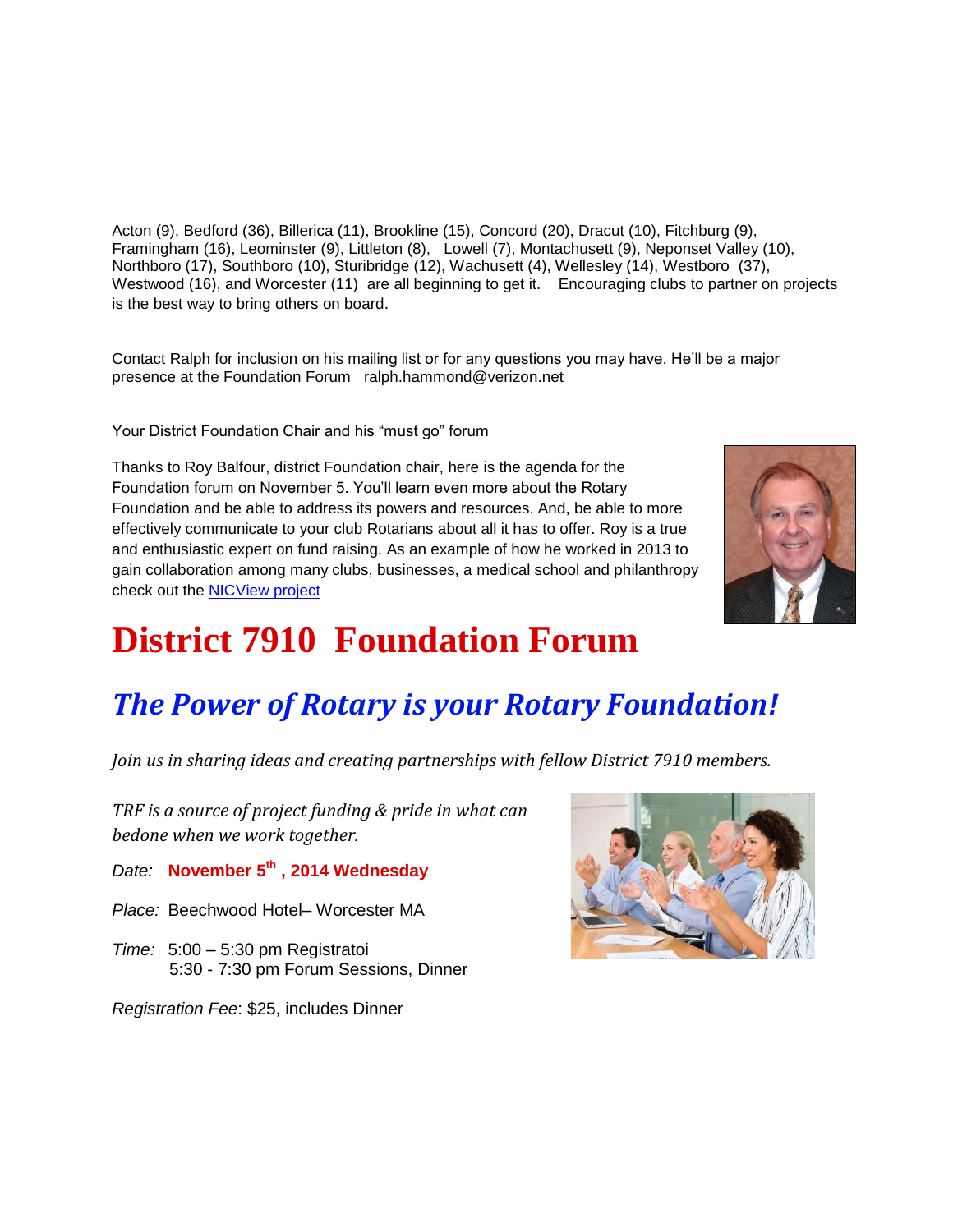*Register at: [http://www.rotary7910.org](http://www.rotary7910.org/)*

or contact Roy Balfour Foundation Chair 508-842-0523 at [romart@aol.com](mailto:romart@aol.com)

### **AGENDA:**

5:00pm Registration( beverages & networking)

### 5:30 > 6:30 GRANTS: *How can TRF grants help your project?*

(20 min.) Panelists: Clubs with active Global & District Grants What is their project? Why did they want a TRF grant?

 How is it progressing? Do they want other clubs to help? + Grants overview (Ralph)

 (30 min.)Table Discussions (Monitors) What projects is your club working on? Do they fit the six areas of focus? Worth applying for TRF grant or engaging other clubs? If so why & how?

(10 min.) Table Discussions Monitor present summary

### 6:30 > 7:30 DONATIONS:*Why and how to donate?*

(20 min.) Panelists Donors: Major Donors, Paul Harris Society Donors, EREY donor, Recent Paul Harris & Benefactor/Bequest donors. Why they donated? How? What clubs can do? + Donations & Recognition overview (30 min.)Table Discussions: How does your club encourage donations? What are effective programs? How to identify and encourage PHS and Major donor discussions.